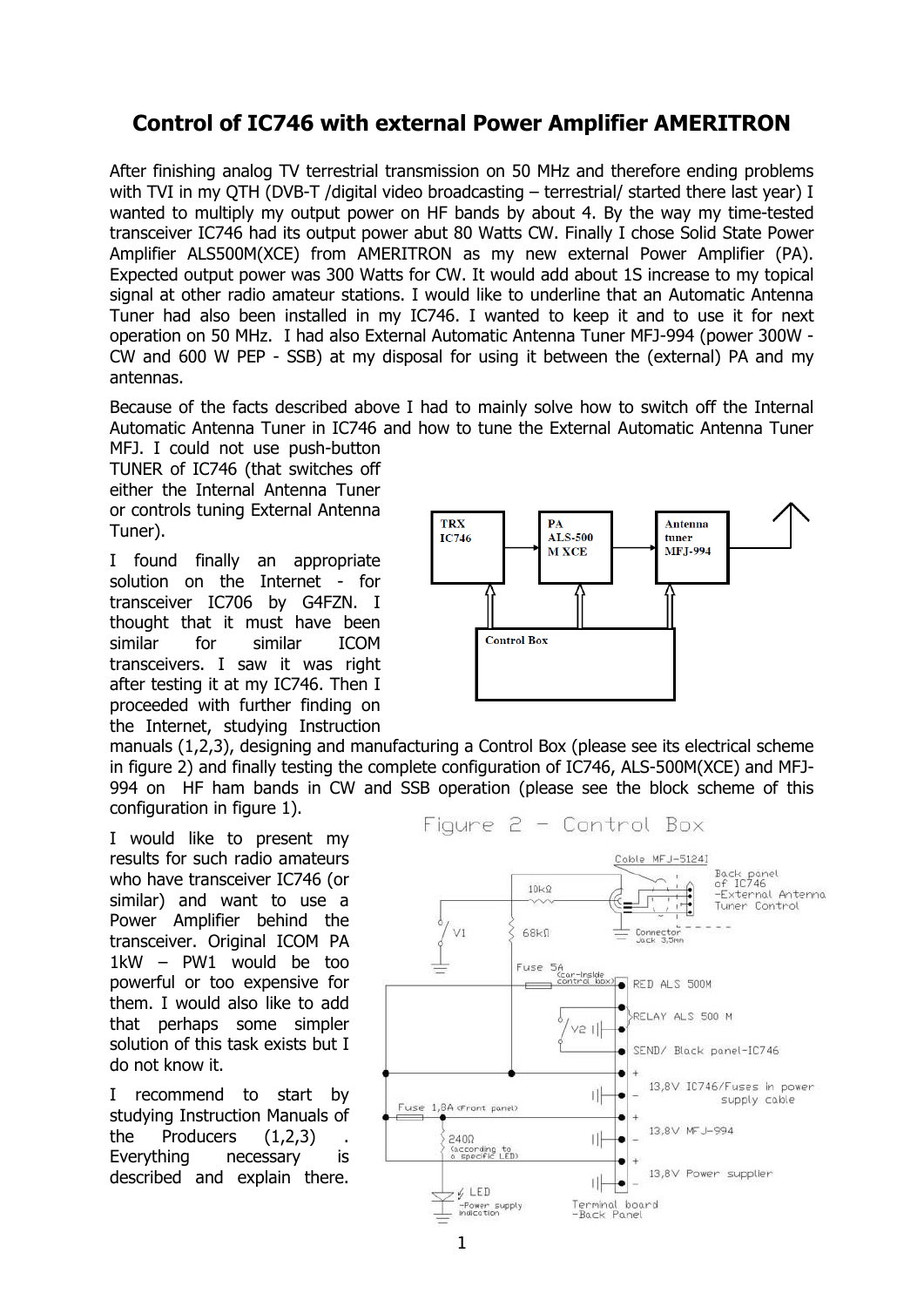Front panel of the Control Box is shown in figure 3. Display of my IC746 (when the Control Box is connected) is shown in figure 4.

Switching Power Supplier GZV6000 supplies IC746, PA (AMERITRON) and External Antenna Tuner MFJ (13,8V / 60A) in my case. It is important that the power supplier does not interfere receiving HF and VHF radio amateur signals. Control cable MFJ-5124I must be modified for this solution (MFJ's External Antenna



Tuner Control Cable for ICOM transceivers). This cable is not used for any power supply in my case. Good insulation of the cut off part of the cable (power supply part) is necessary.



The tuning of MFJ-994 External Antenna Tuner is described here:

The PA (AMERITRON) is off (either directly by POWER Switch – front panel of the PA - or in the Control Box - switch V2 is switched off). Then switch V1 in the Control Box is being switched on. Now transceiver IC746 transmits a tuning signal to its Output Connector ANT 1. IC746's power is 10 Watts. This tuning power (10 W) is not depend on setting IC746's (internal) Power Amplifier. The PA (AMERITRON) is automatically being by-passed while the one is off. I

remind that an appropriate Input Pass Filter of the PA has to be switched on for a wanted radio amateur band (preparation for next operation). The Automatic Antenna Tuner (MFJ-994) has to tune an antenna for SWR better than 1:2 or maximum 1:2 because that SWR (1:2) is the limit when the PA automatic temperature protection is starting. Final step follows when the antenna tuning process is over: V1 is switched off and V2 or POWER switch of the PA is switched on. Now the PA and MFJ antenna tuner are prepared for operation with transceiver IC746 on the wanted radio amateur band. PA's output power should not be bigger than 300W for CW (MFJ-994). It should be checked up before the operation.

My monitoring transmitted signals (CW, SSB) showed that there were no clicks or splatters (thanks also to the PA circuits – well designed). There was also no TVI of DVB-T in my QTH.

When the Internal Automatic Tuner would not be installed in transceiver ICOM - IC746 it would be simpler - I think so but I do not have my personal experience. I expect that it would be proceeded fully in conformity with Manuals (1,2,3). The Control Cable MFJ-5124I would not be modified (not cutting off the power supply). The External Antenna Tuner would be tuned with press-button TUNER (front panel of transceiver IC746).

Now I would like to add that I need about 25 Watts output from my IC746 to get the PA output power 300W CW (depends on a specific band – higher ones need more).

I would also like to underline on the end: who put the above described solution into practice must have enough knowledge and experience of course.